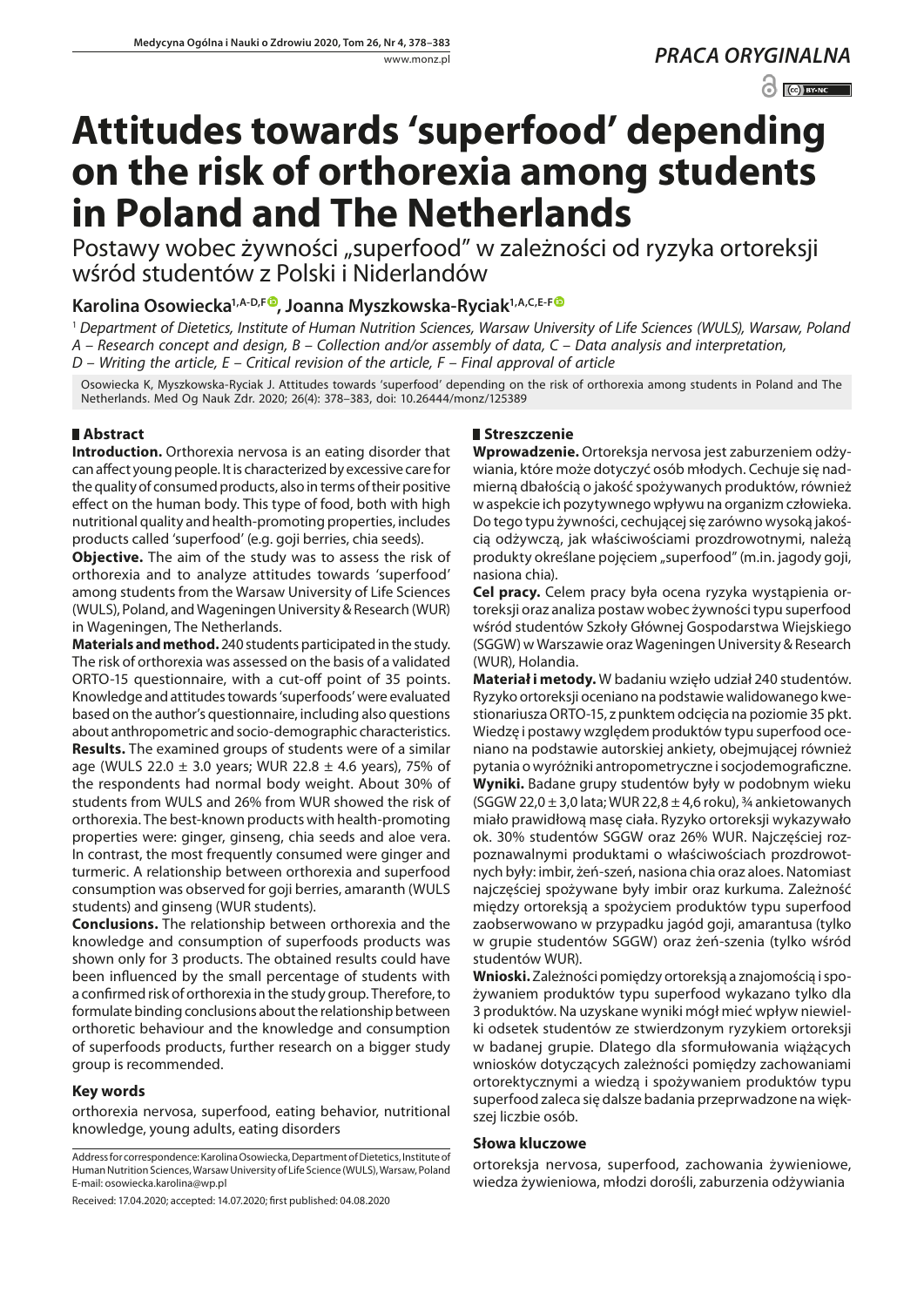## **INTRODUCTION**

Orthorexia nervosa is defined as a pathological focus on eating healthy food. It is an eating disorder that might be hazardous to the health and life of the individual concerned, because it can lead to malnutrition, metabolic acidosis, severe nutrients deficiencies or other health disorders in the human body [1]. To assess the risk of orthorexia in an individual, the ORTO-15 questionnaire based on the BOT (Bratman Orthorexia Test) is typically used [2]. This disorder can affect people with features such as perfectionism, obsessive compulsive diet, or other eating disorders in the patient's history. On the other hand, the relationships between orthorexia and body mass index (BMI), commitment to exercise, alcohol consumption or smoking were not always observed [3]. A vulnerable group, due to frequent attitudes and shaped personality, and positive results of screening tests for eating disorders, are young people, including students [4, 5]. The aim of an orthorectic patient is to achieve a perfectly healthy and high-nutritional diet to maintain health. Therefore, the disorder manifests itself through extensive control regarding the choice of the quality of consumed products, the way they are prepared, as well as the avoidance of preservatives and other food additives. The characteristic symptoms are guilt or obtrusive thoughts, due to less dedication to eating activities [1]. Good nutritional quality products are considered to include socalled 'superfoods', products from exotic countries as well as those occurring in Poland. These are products of plant origin, used as a panacea for disease ailments or as a basic component of nutrition. They are characterized by high nutritional density with a low product weight, e.g. are a rich source of polyunsaturated fatty acids and minerals, as well as other biologically active compounds important in the diet (polyphenols, flavonoids etc.). Examples of such products can be the seeds of chia, acai berries and goji [6, 7].

## **OBJECTIVE**

It was hypothesized that knowledge about superfoods and the consumption of this type of food products might be higher among individuals at the risk of orthoretic behaviour. Therefore, the aim of the study was to assess the risk of orthorexia, and to analyze attitudes and nutritional behaviors towards 'superfoods' depending on orthorexia risk among students in Poland and The Netherlands.

#### **MATERIALS AND METHOD**

The survey was conducted between May – August 2017 using the CAWI (Computer-Assisted Web Interviewing) method. A questionnaire was distributed via the Internet, allowing full anonymity of the respondents. Volunteers were recruited through discussion forums on Facebook, conducted by two universities: WULS (Warsaw University of Life Sciences) in Poland and WUR (Wageningen University & Research) in The Netherlands. Both institutions are large universities with life-sciences faculties. The inclusion criteria for the study were: consent to complete the survey, being a regular student at the university when filling out the survey, and answering all questions. Respondents temporarily studying at the university (e.g. as part of the Erasmus student exchange), students

who completed courses (before defending their thesis) and individuals who incorrectly completed the questionnaire or did not answer all questions, were excluded. It was assumed that with the estimated number of students (WULS=27,000 and WUR=12,000), recruiting at least 100 respondents from each university will allow achieving statistically significant results (maximum error up to 10% with a 95% confidence level). The sampling method was random sample selection. Finally, during the four months of recruitment, 274 students from both universities filled in the questionnaire, of which 240 individuals were included in the statistical analysis (Fig. 1).

Respondents were asked to answer questions from the validated ORTO-15 questionnaire (Polish version) [8]. A cutoff point of 35 for both populations was adopted, because to the best of the authors' knowledge there is no validation for the ORTO-15 questionnaire for the Dutch population. Another part of the questionnaire contained questions about socio-demographic features, such as gender, age, weight and height, place of residence, level and profile of education, use of supplements, self-assessment of e physical activity level, and economic situation. The respondents also answered questions about their health compared to peers, smoking tobacco, alcohol consumption and diet.

In the last part of the questionnaire, examples of 'superfood' products were listed to assess respondents' knowledge, declared level of knowledge, sources of obtaining information, and typical consumption of these products. As 'superfood' is a marketing term not commonly used by experts, dietitians and nutrition scientists, it is difficult to find scientific literature on the subject. Therefore, the questionnaire was created on the basis of the most popular 'superfood' products appearing in media and popular science articles, and at the same time characterized by pro-health activity confirmed in scientific publications. Most of the questions required one answer. Multiple answers were possible for questions about the use of diets, known and consumed 'superfood' products, and sources of nutritional knowledge about them (maximum 3 answers). Answers on a Likert type scale were typically 5 grades. They concerned questions about: assessment of individual economic situation (very bad / bad / moderate / good / very good); assessment of diet (very bad / bad / moderate / good / very good); assessment of health compared to peers (big worse / worse / comparable / better / much better); and assessment of nutritional knowledge about 'superfood' products (very low / low / moderate / high / very high). Assessment of the change in health after including 'superfood' products in their diet scored 6 points on the Likert scale (much worse / worse / without any change / better / much better / I do not consume this type of products), and the validated ORTO-15 questionnaire consisting of a 4-point scale: never / sometimes / often / always. Respondents were also asked about the change in their health status after including these products in their diet, and typical shopping places. BMI  $(kg/m<sup>2</sup>)$  was calculated on the basis of anthropometric parameters to assess nutritional status. The World Health Organization (WHO) criteria were used: BMI <18.5 kg/m<sup>2</sup> = underweight; 18.5–24.9 kg/m<sup>2</sup> = normal weight; 25.0–29.9 kg/m<sup>2</sup> = preobesity; ≥30 kg/m<sup>2</sup> obesity (class I, II, III) [9].

Software Statistica 13.1 was used to interpret the obtained results. Chi-square (Pearson) test was used to assess the relationships between categorical variables. Differences were considered statistically significant at p <0.05.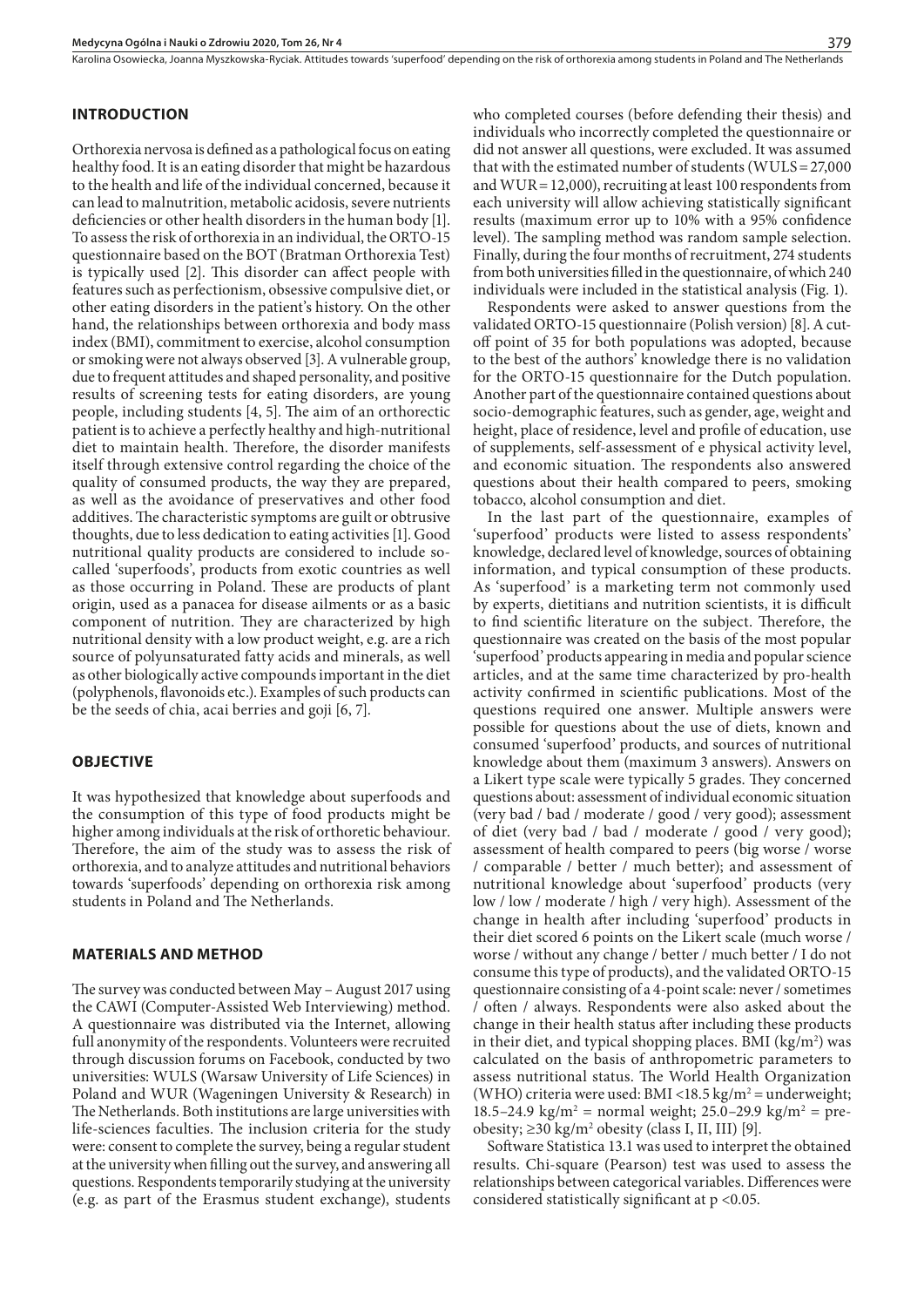Karolina Osowiecka, Joanna Myszkowska-Ryciak. Attitudes towards 'superfood' depending on the risk of orthorexia among students in Poland and The Netherlands



**Figure 1.** Flow diagram of the study

## **RESULTS**

The characteristics of the study group are shown in Table I. Most of the respondents were women. There were no differences in terms of gender distribution between universities. There was no relationships between orthorexia

**Table 1.** Characteristics of students from Poland and The Netherlands (n=240)

| Characteristics of the group               | <b>WULS students</b><br>$(n=118)(%$ | <b>WUR students</b><br>$(n=122)(%$ |  |  |
|--------------------------------------------|-------------------------------------|------------------------------------|--|--|
| Gender                                     |                                     |                                    |  |  |
| Female                                     | 103 (87.3)                          | 101 (82.8)                         |  |  |
| Male                                       | 15 (12.7)                           | 21 (17.2)                          |  |  |
| Age (years)                                |                                     |                                    |  |  |
| $\leq$ 20                                  | 43 (36.4)                           | 39 (32)                            |  |  |
| $21 - 25$                                  | 68 (57.6)                           | 62 (50.8)                          |  |  |
| 26<                                        | 7(6)                                | 21 (17.2)                          |  |  |
| BMI (kg/m <sup>2</sup> )                   |                                     |                                    |  |  |
| Underweight                                | 17 (14.4)                           | 14 (11.4)                          |  |  |
| Normal weight                              | 83 (70.3)                           | 90 (73.8)                          |  |  |
| Overweight                                 | 13 (11)                             | 13 (10.7)                          |  |  |
| Obesity                                    | 5(4.3)                              | 5(4.1)                             |  |  |
| <b>Place of residence</b>                  |                                     |                                    |  |  |
| Village                                    | 25 (21.2)                           | 16(13.1)                           |  |  |
| City up 10,000 inhabitants                 | 9(7.6)                              | 16(13.1)                           |  |  |
| City between 10,000 - 50,000 inhabitants   | 16 (13.6)                           | 78 (63.9)                          |  |  |
| City between 50,000 - 100,000 inhabitants  | 5(4.2)                              | 4(3.3)                             |  |  |
| City between 100,000 - 500,000 inhabitants | 8(6.8)                              | 1(0.8)                             |  |  |
| City with more than 500,000 inhabitants    | 55 (46.6)                           | 7(5.8)                             |  |  |
| <b>Economic situation</b>                  |                                     |                                    |  |  |
| Bad or very bad                            | 8(6.8)                              | 13 (10.7)                          |  |  |
| Moderate                                   | 56 (47.5)                           | 71 (58.2)                          |  |  |
| Good                                       | 46 (38.9)                           | 32 (26.2)                          |  |  |
| Very good                                  | 8(6.8)                              | 6(4.9)                             |  |  |
| <b>Current level of education</b>          |                                     |                                    |  |  |
| Bachelor                                   | 95 (80.5)                           | 60 (49.2)                          |  |  |
| Master                                     | 21 (17.8)                           | 53 (43.4)                          |  |  |
| PhD or post-graduate education             | 2(1.7)                              | 9(7.4)                             |  |  |
| Level of physical activity                 |                                     |                                    |  |  |
| Sedentary                                  | 34 (28.8)                           | 14 (11.5)                          |  |  |
| Moderate                                   | 58 (49.2)                           | 60 (49.2)                          |  |  |
| High                                       | 26(22)                              | 48 (39.3)                          |  |  |

and gender in the case of WULS (p> 0.05), whereas in the case of WUR, a tendency to significance was shown among the respondents ( $p=0.056$ ). Among the WULS students, the youngest respondent was 19-years-old, while the oldest was 40-years-old (average  $22.0 \pm 3.0$  years), and among the WUR students the age range was 17–53 years (average  $22.8 \pm 4.6$  years). There was no relationship between age and orthorexia nervosa at both universities. Almost ¾ people had normal body weight, and only 31 were underweight (average BMI WULS  $22.0 \pm 3.4 \text{ kg/m}^2$ ; WUR  $21.6 \pm 3.5 \text{ kg/m}^2$ ) (Tab. 1). No relationship between body weight status and risk of orthorexia was observed in either group (WULS  $p=0.359$ ; WUR  $p=0.255$ ). The dominant place of residence among WULS students were cities with more than 500,000 inhabitants, while at the WUR they were cities with 10,000 – 50,000 inhabitants.

Most of the respondents assessed their financial situation as average and declared education in engineering or bachelor studies. Nearly 32% of the study group from WULS and 28% from WUR studied on a nutritional and dietetics programme. No significance was found between the field of study and orthorexia nervosa ( $p$  > 0.05). The study groups were characterized by moderate physical activity (approx. 49% of students). A trend between the level of physical activity and orthorexia nervosa was observed in WULS students ( $p=0.052$ ), whereas in WUR students, a significant effect occurred ( $p = 0.008$ ).

Dietary supplements were taken by 41 WULS students and 38 students from WUR. There was no relationship between taking supplements and orthorexia among WULS students ( $p$ > 0.05) compared to students from WUR ( $p$  = 0.002). Less than 20% of WULS students and more than 5% fewer students from WUR declared smoking tobacco products. Most respondents smoked daily or less than 1–3 times a week. However, alcohol consumption was more frequent (72% of WULS people; 78% of WUR), most often 1–3 times a week ( $n=82$ ;  $n=80$ , respectively). Smoking and alcohol consumption were not associated with orthorexia. The study group declared assessment of their diet mainly at a level of at least a good 54% WULS, 67% WUR). Only about 12% of WULS students and 7% of WUR students declared their diet as bad or very bad. Compared to their peers, they rated their health as comparable or better (55% or 25% WULS; 50% or 39% WUR, respectively).

In the study groups, the risk of orthorexia was observed in less than 1/3 of WULS students (average points 36.6±3.7) and in more than ¼ of WUR students (average points  $37.2 \pm 4.6$ ). There were no differences in the prevalence of orthorexia between universities (Tab. 2).

Only 25% of the examined group from WULS and 31% from WUR declared adherence to the diet during the study. Twenty-four students from WULS implemented a diet of their choice and at the suggestion of a physician (6 respondents). In the case of WUR students, this was 35 people (independent decision) and 3 respondents (physician›s recommendation). No significance relationship was observed between orthorexia

**Table 2.** Risk of orthorexia nervosa among WULS and WUR students at 35 points cut off  $(n = 240)$ 

|            | Total WULS (n=118) (%) | Total WUR (n=122) (%) | P-value |
|------------|------------------------|-----------------------|---------|
| Orthorexia | 35(29.7)               | 32(26.2)              |         |
| No risk    | 83 (70.3)              | 90 (73.8)             | 0.818   |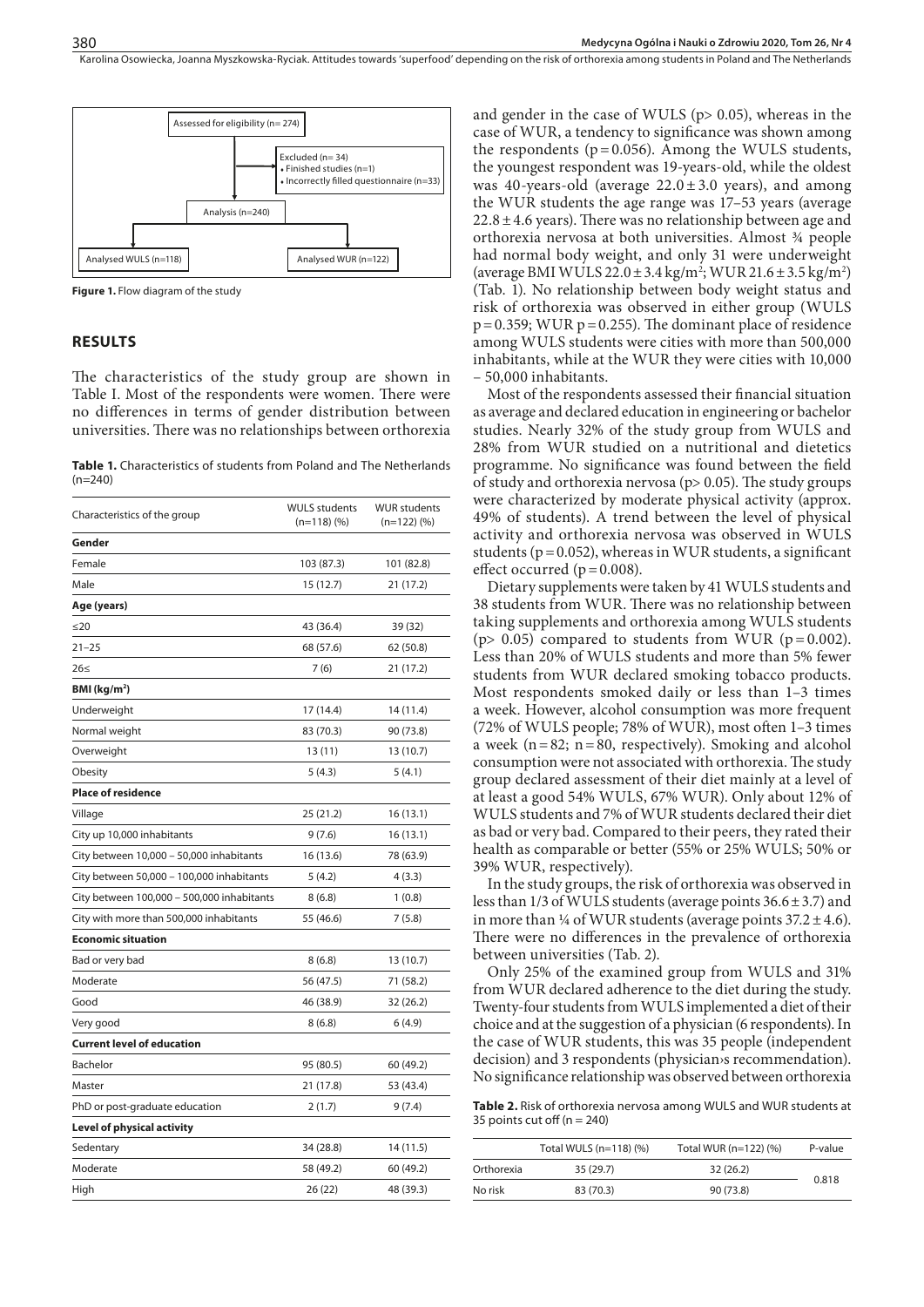**Table 3.** Products recognized as 'superfoods' by respondents (n=240) from WULS and WUR, including the orthorexia risk criterion

|                   |                                  | <b>WULS</b>    |                           | P-value WULS                | Total                 | <b>WUR</b>     |                           | P-value WUR                 |                         |
|-------------------|----------------------------------|----------------|---------------------------|-----------------------------|-----------------------|----------------|---------------------------|-----------------------------|-------------------------|
|                   | <b>Total WULS</b><br>$(n=118)(%$ | Orthorexia (n) | Lack of<br>orthorexia (n) | orthorexia vs.<br>superfood | $WUR(n=122)$<br>(9/6) | Orthorexia (n) | Lack of<br>orthorexia (n) | orthorexia vs.<br>superfood | P-value<br>WULS vs. WUR |
| Acai berry        | 34 (28.8)                        | 12             | 22                        | 0.394                       | 37 (30.3)             | 10             | 27                        | 0.895                       | 0.467                   |
| Aloe              | 72(61)                           | 25             | 47                        | 0.132                       | 45 (36.9)             | 9              | 36                        | 0.232                       | 0.859                   |
| Amaranth          | 36(30.5)                         | 16             | 20                        | 0.019                       | 12(9.8)               | 5              | 7                         | 0.201                       | 0.662                   |
| <b>Chia seeds</b> | 70 (59.3)                        | 25             | 45                        | 0.082                       | 50(41)                | 14             | 36                        | 0.711                       | 0.243                   |
| Ginger            | 90(76.3)                         | 26             | 64                        | 0.742                       | 86 (70.5)             | 24             | 62                        | 0.515                       | 0.885                   |
| Ginseng           | 78 (66.1)                        | 22             | 56                        | 0.629                       | 28(23)                |                | 21                        | 0.866                       | 0.944                   |
| Goji berry        | 59 (50)                          | 20             | 39                        | 0.314                       | 43 (35.3)             | 13             | 30                        | 0.458                       | 0.339                   |
| <b>Turmeric</b>   | 59 (50)                          | 21             | 38                        | 0.158                       | 36(29.5)              | 12             | 24                        | 0.249                       | 0.158                   |

**Table 4.** Consumption of 'superfoods' products among students (n = 240) from WULS and WUR, including the orthorexia risk criterion

|                                   | <b>Total WULS</b> |                   | <b>WULS</b>               | P-value WULS<br>orthorexia vs.<br>superfood | Total<br>$WUR(n=122)$<br>(%) | <b>WUR</b>        |                           | P-value WUR                 | P-value      |
|-----------------------------------|-------------------|-------------------|---------------------------|---------------------------------------------|------------------------------|-------------------|---------------------------|-----------------------------|--------------|
|                                   | $(n=118)(%$       | Orthorexia<br>(n) | Lack of<br>orthorexia (n) |                                             |                              | Orthorexia<br>(n) | Lack of<br>orthorexia (n) | orthorexia vs.<br>superfood | WULS vs. WUR |
| <b>Acai berry</b>                 | 4(3.4)            | 2                 | 2                         | 0.365                                       | 8(6.6)                       | 3                 | 5                         | 0.453                       | 0.583        |
| Aloe                              | 19(16.1)          | 8                 | 11                        | 0.195                                       | 8(6.6)                       | 0                 | 8                         | 0.081                       | 0.774        |
| Amaranth                          | 14 (11.9)         | 9                 | 5                         | 0.003                                       | 9(7.4)                       | 3                 | 6                         | 0.615                       | 0.317        |
| Chia seeds                        | 43 (36.4)         | 17                | 26                        | 0.075                                       | 31 (25.4)                    | 11                | 20                        | 0.175                       | 0.573        |
| Ginger                            | 69 (58.5)         | 19                | 50                        | 0.549                                       | 68 (55.7)                    | 19                | 49                        | 0.63                        | 0.097        |
| Ginseng                           | 7(5.9)            |                   | 6                         | 0.359                                       | 7(5.5)                       | 5                 | $\overline{2}$            | 0.005                       | 0.335        |
| Goji berry                        | 26(22)            | 12                | 14                        | 0.037                                       | 19 (15.6)                    | 9                 | 10                        | 0.023                       | 0.91         |
| Turmeric                          | 52 (44.1)         | 18                | 34                        | 0.296                                       | 32(26.2)                     | 12                | 20                        | 0.092                       | 0.966        |
| I do not consume<br>such products | 17(14.4)          | $\overline{2}$    | 15                        | 0.081                                       | 40 (32.8)                    | 7                 | 33                        | 0.126                       | 0.896        |

and adherence to the diet (WULS  $p = 0.152$ ; WUR  $p = 0.193$ ). Among the implemented diets the most common was a vegetarian / vegan diet (WUR students – 28, WULS students – 12). Students following these diets from both universities did not show a significant tendency to orthorexia (p> 0.05). Among the most often declared products with significant prohealth potential by WULS students were: ginger, ginseng and aloe, whereas among WUR students: ginger, chia seeds and aloe. However, only 17 people from WUR did not recognize 'superfood' products as products with special health properties. Statistical significance between the tendency to orthorexia and knowledge of this type of product occurred only in the case of amaranth among students of WULS. WULS and WUR students did not differ statistically in their knowledge of 'superfood' products (Tab. 3). Respondents mainly obtained knowledge about 'superfood' products from the Internet [WULS=108, (85%); WUR=96 (75.6%)], as well as from scientific journals (WUR n=47, 37%), popular science papers (WULS  $n=33, 26%$ ) and from acquaintances [WULS=38 (29.9%); WUR=41 (32.3%)]. Among WULS and WUR students, ginger and turmeric were the most commonly consumed. Relationship between orthorexia nervosa and consumption of 'superfood' products was observed among WULS students for goji berries and amaranth. Among WUR students, such a relationship was observed for ginseng and goji berries. However, WULS and WUR students did not differ in the consumption of 'superfoods' (Tab. 4).

WULS students most often consumed 'superfood' several times a month or less; similar observations were noted in WUR students. Only 7 students from WULS and 13 students from WUR declared consumption at least once a day (Tab. 5). Most respondents from both universities did not notice any change in their health status after introducing 'superfood' into their diet (WULS  $n=58$ ; WUR  $n=61$ ), however some of the examined individuals reported some improvement (WULS n=41; WUR n=21). In 2 students at WULS, the condition worsened. WULS and WUR students most often purchased 'superfood' products in a supermarket ( $n=64$ ;  $n=67$ , respectively), as well as in a health food store  $(n=13; n=8)$ .

**Table 5.** Frequency of consuming 'superfood' products by respondents from WULS and WUR ( $n = 240$ )

|                                | WULS (n=118) (%) | WUR (n=122) (%) |
|--------------------------------|------------------|-----------------|
| A few times per day            | 1(0.9)           | 1(0.8)          |
| Once a day                     | 6(5.1)           | 12 (9.8)        |
| 4-6 times per week             | 11(9.3)          | 6(4.9)          |
| 2-3 times per week             | 24(20.3)         | 19 (15.6)       |
| 1-3 times per month            | 38 (32.2)        | 21(17.2)        |
| Less than 1-3 times per month  | 21 (17.8)        | 23 (18.9)       |
| I do not consume such products | 17 (14.4)        | 40 (32.8)       |
|                                |                  |                 |

#### **DISCUSSION**

More women were involved in this study, which has also been observed in other studies [2, 10, 11, 12]. The lack of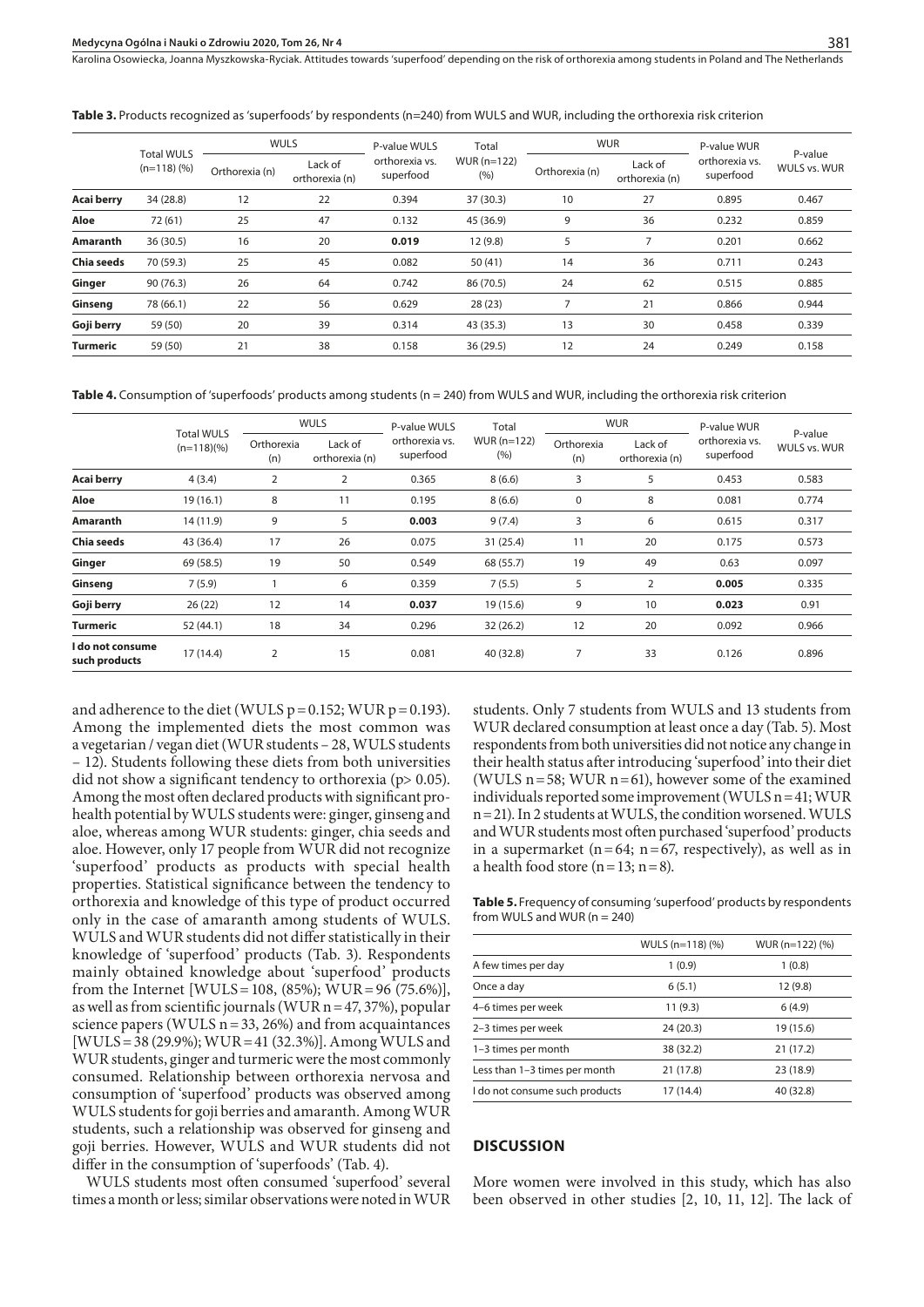relationship between orthorexia prevalence and gender was also noted in a larger number of students studied in the Polish population  $(n=327)$  [11],  $(n=1120)$  [2]. Similar results were obtained during the observation of university students in Turkey ( $p=0.000$ ) [13]. Current results regarding the lack of relationship between the prevalence of orthorexia in women and men confirm other similar studies ( $p=0.719$ , Poland) [11],  $(p=0.88, UK)$  [14]. The average age in the current study group was similar to others conducted among students in Poland [11], Spain [12] and Turkey [13]. The lack of relationship between age and risk of orthorexia is confirmed by similar studies in students  $(p=0.151)$  [14]. Also, in the context of the body weight status in relation to the orthorexia nervosa tendency, no significance was demonstrated [13, 15, 16], including the Polish study [2]. In the study group of Polish students, variables such as place of residence or level of study were, in percentage, similar to those in the Polish population in the study by Plichta et al. and differ from the current study group from WUR [2]. There was no relationships in taking supplements and the risk of orthorexia in the study among a group of Hungarian students  $(p=0.19)$ , which is consistent with students from WULS, but different from WUR students [17]. Physical exercises were more frequently performed than the 38.5% of people in the study by Brytek-Matera [11]. Clifford and Blyth [18] observed lack of relationship between orthorexia nervosa in athletics students and non-athletic students. The authors conclude that a greater risk of orthorexia may be associated only with the performance of large physical efforts [18]. Students from Hungary who declared greater physical activity had lower results in the ORTO-11-Hu questionnaire, i.e. demonstrating a greater risk of having this disorder [17]. The presented data on smoking and alcohol consumption did not differ significantly from the results of students from Poland [11]. Referring to the study on a student group in Hungary – the current study results regarding the lack of relevance in the case of smoking and orthorexia are comparable, while differing in alcohol consumption (p<0.05) [17]. In the Barnett et al. study [19], a similar percentage of respondents followed a diet (a quarter of respondents), and slightly more than the students of WUR [19].

In the current study, mainly vegetarian and vegan diets were followed. The results of the literature review by Brytek-Matera showed that vegetarian diets were associated with a higher risk orthorexia nervosa (11 out of 14 tests), which has been not confirmed in the presented study [20]. Being in the group of young people, such as students whose personality is developing, may be conducive to the trend of orthorexia disorder [4]. This is particularly indicated by the results of students from Poland (65%, ORTO-15, z-score 24) [11], from Hungary (74.2%, ORTO-15, z-score 40) [17], compared to another study on a student population from Polish universities (28.3%, ORTO-15, z-score 35) [2].

Among the popular sources mentioned by students searching for knowledge about nutrition, were social media, blogs, and other websites (60.3%) as the most commonly used. In addition, professional magazines and magazines were often used, as well as acquaintances [10]. Barnett et al. [19] have shown that adults characterized by preference to alternative food networks, such as health food stores, regional and ecological stores, were often prone to orthorexia. This is not very consistent with the current results, which may be due to the small percentage of people exposed to this eating disorder.

Most often, students mentioned ginger as healing product [21]. The health-promoting effect of ginger on the human body depends mainly on the presence of phytonutrients, such as monoterpenes and sesquiterpenes. It works as an antidiabetic, hypolipidemic, antimicrobial, antioxidant, and anticoagulation agent [22]. It helps in relieving menstrual pain and has an anti-migraine effect, as well as inhibiting the development of cancer cells or causes their apoptosis in prostate cancer [23]. Among other products with a special health-promoting effect are goji berries. They can also be an effective product in the treatment of diabetes, cardiovascular diseases and cancer. They improve insulin sensitivity and lipid parameters [24, 25]. Regular consumption of chia seeds lowers total and VLDL cholesterol levels, while increasing HDL. Significantly reduces systolic blood pressure in patients with hypertension, inhibits postprandial hyperglycaemia and reduces the level of inflammatory marker – C-reactive protein [26]. The literature also points to the wide action of amaranth, rich, among others, in vitamins and minerals, as well as tocopherols, squalene and phytosterols. It has a beneficial effect on the cardiovascular system and lipid profile, lowers blood glucose levels, has antimicrobial and antioxidant properties [27].

Depending on the Aloe species, a different range of pharmacological effects can be seen. Studies in humans show that the bioactive activity of the Aloe plant includes anti-inflammatory, anti-diabetic and anti-hyperlipidemic effects. It is used to treat dental and oral diseases, as well as for AIDS. It can also help wound healing and cell proliferation [28]. Turmeric, mainly its substance – curcumin, has a wide therapeutic potential. For example, it has anti-rheumatic and anti-arthritic properties. It reduces inflammation by interacting with many inflammatory processes, it can also complement the therapy of neurological and cancer diseases or reduce the effects of treatment [29]. Similarly, ginseng, which also shows a reduction in blood glucose, has anticancer, antioxidant, as well as anti-inflammatory effects. In addition, it modulates appetite, reduces fat accumulation in white adipose tissue. It can support Alzheimer's disease and protect the liver [30, 31, 32]. From the meet-analysis of Bach et al., it appears that although ginseng can effectively reduce fatigue, it does not increase physical performance [33]. Acai berries contain ingredients such as anthocyanins, flavonoids, lignans, and polyphenolic acids. Acai berries additionally have beneficial effects on carbohydrate and lipid metabolism, antioxidant activity, and cause a chemopreventive effect [6].

#### **CONLUSIONS**

The relationship between orthoretic behaviour and knowledge and consumption of 'superfoods' products has been demonstrated only for 3 products. However, the results could have been affected bythea small percentage of respondents with a confirmed risk of orthorexia.

Despite the differences in physical activity and the type of consumed products between respondents from both countries that may result from cultural differences or product availability, no differences in the prevalence of orthorexia were observed.

Further research is recommended on a larger number of people to determine more accurately whether orthorexia nervosa can be associated with an attitude and nutritional behaviors towards 'superfood' products.